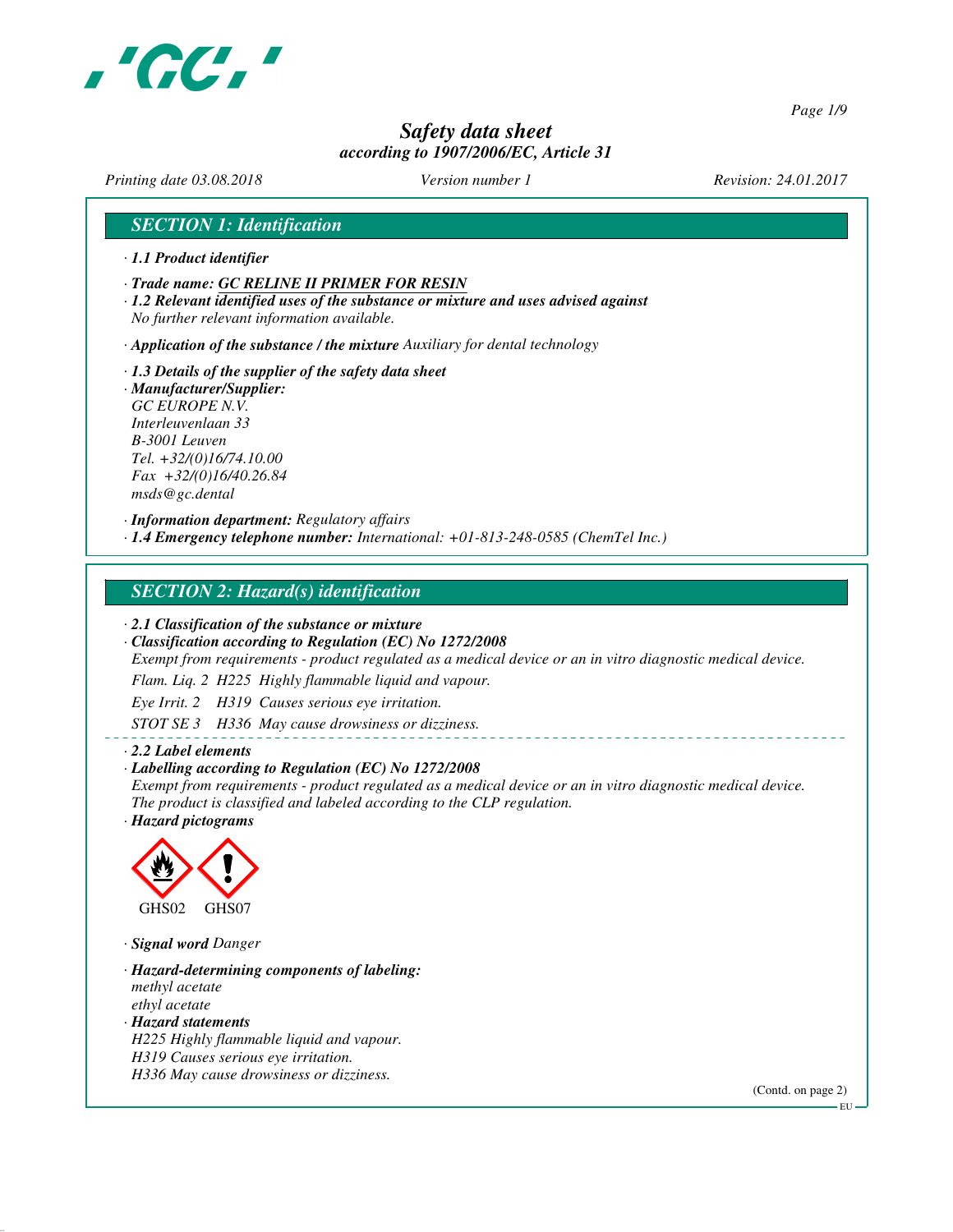*Printing date 03.08.2018 Version number 1 Revision: 24.01.2017*

## *Trade name: GC RELINE II PRIMER FOR RESIN*

|                                 | (Contd. of page $1$ )                                                                                                                              |
|---------------------------------|----------------------------------------------------------------------------------------------------------------------------------------------------|
| · Precautionary statements      |                                                                                                                                                    |
| P <sub>210</sub>                | Keep away from heat, hot surfaces, sparks, open flames and other ignition sources. No<br>smoking.                                                  |
| P <sub>280</sub>                | Wear protective gloves / eye protection / face protection.                                                                                         |
|                                 | P303+P361+P353 IF ON SKIN (or hair): Take off immediately all contaminated clothing. Rinse skin with water<br><i>for showerl.</i>                  |
|                                 | P305+P351+P338 IF IN EYES: Rinse cautiously with water for several minutes. Remove contact lenses, if<br>present and easy to do. Continue rinsing. |
| P <sub>405</sub>                | Store locked up.                                                                                                                                   |
| <i>P501</i>                     | Dispose of contents/container in accordance with local/regional/national/international<br>regulations.                                             |
| $\cdot$ Additional information: |                                                                                                                                                    |
|                                 | 9 % of the mixture consists of component(s) of unknown toxicity.                                                                                   |
|                                 | Contains 9 % of components with unknown hazards to the aquatic environment.                                                                        |
| $\cdot$ 2.3 Other hazards       |                                                                                                                                                    |

- *· Results of PBT and vPvB assessment*
- *· PBT: Not applicable.*
- *· vPvB: Not applicable.*

#### *SECTION 3: Composition/information on ingredients*

#### *· 3.2 Chemical characterization: Mixtures*

#### *· Description:*

*Only substances required to be mentioned according to Annex II of regulation 1907/2006 are listed. Information on the other substances that may be present can be obtained upon request.*

|                                                                                             | $\cdot$ Dangerous components:     |                                                         |              |
|---------------------------------------------------------------------------------------------|-----------------------------------|---------------------------------------------------------|--------------|
|                                                                                             | 79-20-9 methyl acetate            | Flam. Liq. 2, H225; Eye Irrit. 2, H319; STOT SE 3, H336 | $50 - 575\%$ |
|                                                                                             | 141-78-6 $\epsilon$ ethyl acetate | Flam. Liq. 2, H225; Eye Irrit. 2, H319; STOT SE 3, H336 | $125 - 50\%$ |
| · Additional information: For the wording of the listed hazard phrases refer to section 16. |                                   |                                                         |              |

## *SECTION 4: First-aid measures*

- *· 4.1 Description of first aid measures*
- *· General information:*

*Immediately remove any clothing soiled by the product.*

- *If symptoms persist consult doctor.*
- *· After inhalation:*

*Supply fresh air. If required, provide artificial respiration. Keep patient warm. Consult doctor if symptoms persist. Take affected persons into fresh air and keep quiet.*

- *· After skin contact: If skin irritation continues, consult a doctor.*
- *· After eye contact:*
- *Protect unharmed eye.*

*Rinse opened eye for several minutes under running water. Then consult a doctor.*

*· After swallowing:*

*Rinse out mouth and then drink plenty of water.*

*If symptoms persist consult doctor.*

*· 4.2 Most important symptoms and effects, both acute and delayed No further relevant information available.*

(Contd. on page 3) EU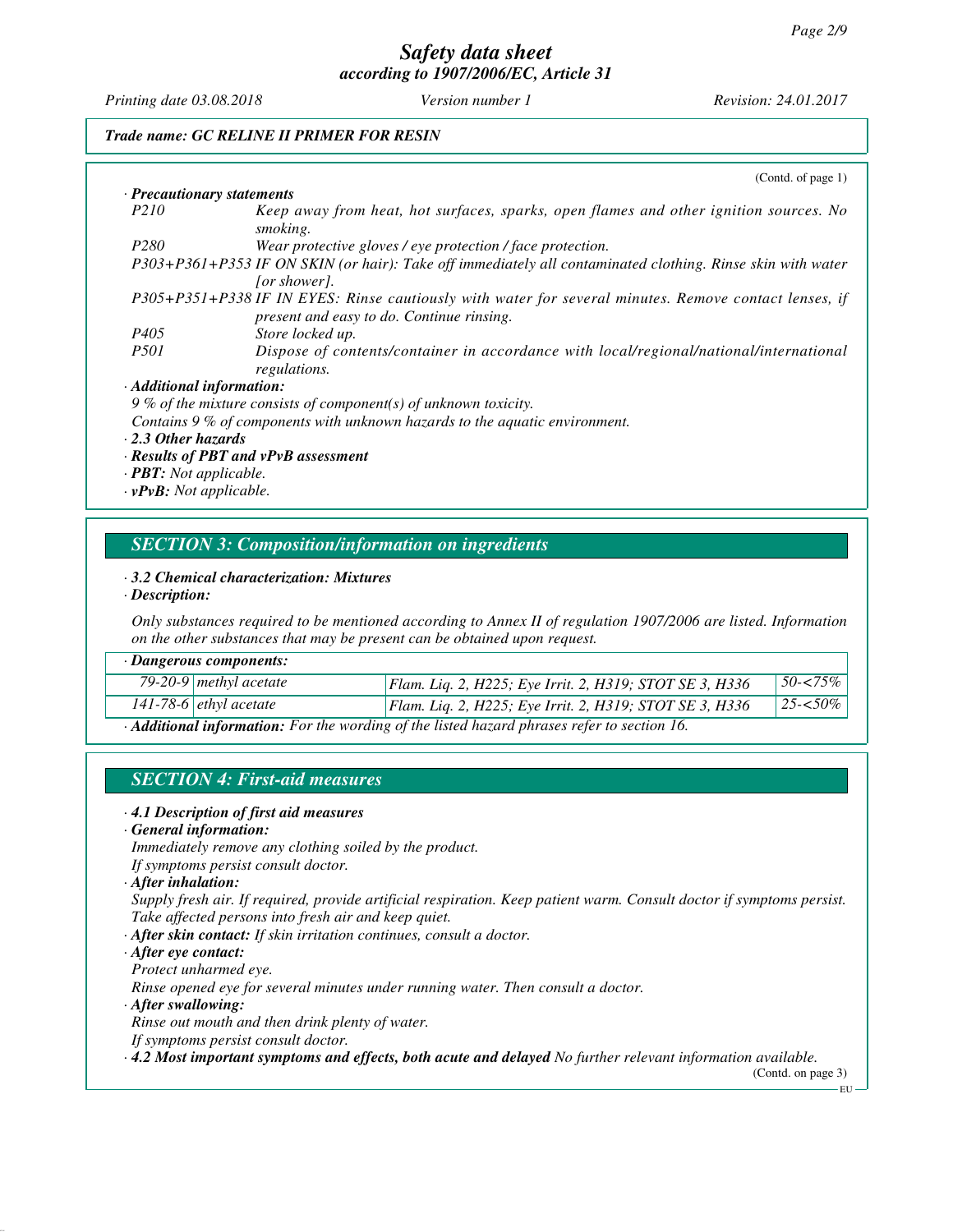# *Safety data sheet*

*according to 1907/2006/EC, Article 31*

*Printing date 03.08.2018 Version number 1 Revision: 24.01.2017*

(Contd. of page 2)

*Trade name: GC RELINE II PRIMER FOR RESIN*

## *· 4.3 Indication of any immediate medical attention and special treatment needed*

*No further relevant information available.*

## *SECTION 5: Fire-fighting measures*

#### *· 5.1 Extinguishing media*

*· Suitable extinguishing agents:*

*CO2, extinguishing powder or water spray. Fight larger fires with water spray or alcohol resistant foam. Use fire fighting measures that suit the environment.*

- *· For safety reasons unsuitable extinguishing agents: Water with full jet · 5.2 Special hazards arising from the substance or mixture*
- *Formation of toxic gases is possible during heating or in case of fire.*
- *· 5.3 Advice for firefighters*
- *· Protective equipment: Wear self-contained respiratory protective device.*
- *· Additional information*

*Dispose of fire debris and contaminated fire fighting water in accordance with official regulations.*

## *SECTION 6: Accidental release measures*

*· 6.1 Personal precautions, protective equipment and emergency procedures Remove persons from danger area. Keep away from ignition sources Avoid contact with the eyes and skin. Wear protective clothing. · 6.2 Environmental precautions: Do not allow product to reach sewage system or any water course. Do not allow to penetrate the ground/soil. · 6.3 Methods and material for containment and cleaning up: Ensure adequate ventilation. Absorb liquid components with liquid-binding material. Dispose of the collected material according to regulations.*

*· 6.4 Reference to other sections See Section 7 for information on safe handling. See Section 8 for information on personal protection equipment. See Section 13 for disposal information.*

## *SECTION 7: Handling and storage*

*· 7.1 Precautions for safe handling Ensure good ventilation/exhaustion at the workplace. Prevent formation of aerosols. Avoid contact with the eyes and skin. · Information about protection against explosions and fires: Keep ignition sources away - Do not smoke.*

*Protect against electrostatic charges.*

*Do not spray on a naked flame or any incandescent material.*

- *· 7.2 Conditions for safe storage, including any incompatibilities · Storage:*
- *· Requirements to be met by storerooms and receptacles: Store in a cool location.*

(Contd. on page 4)

EU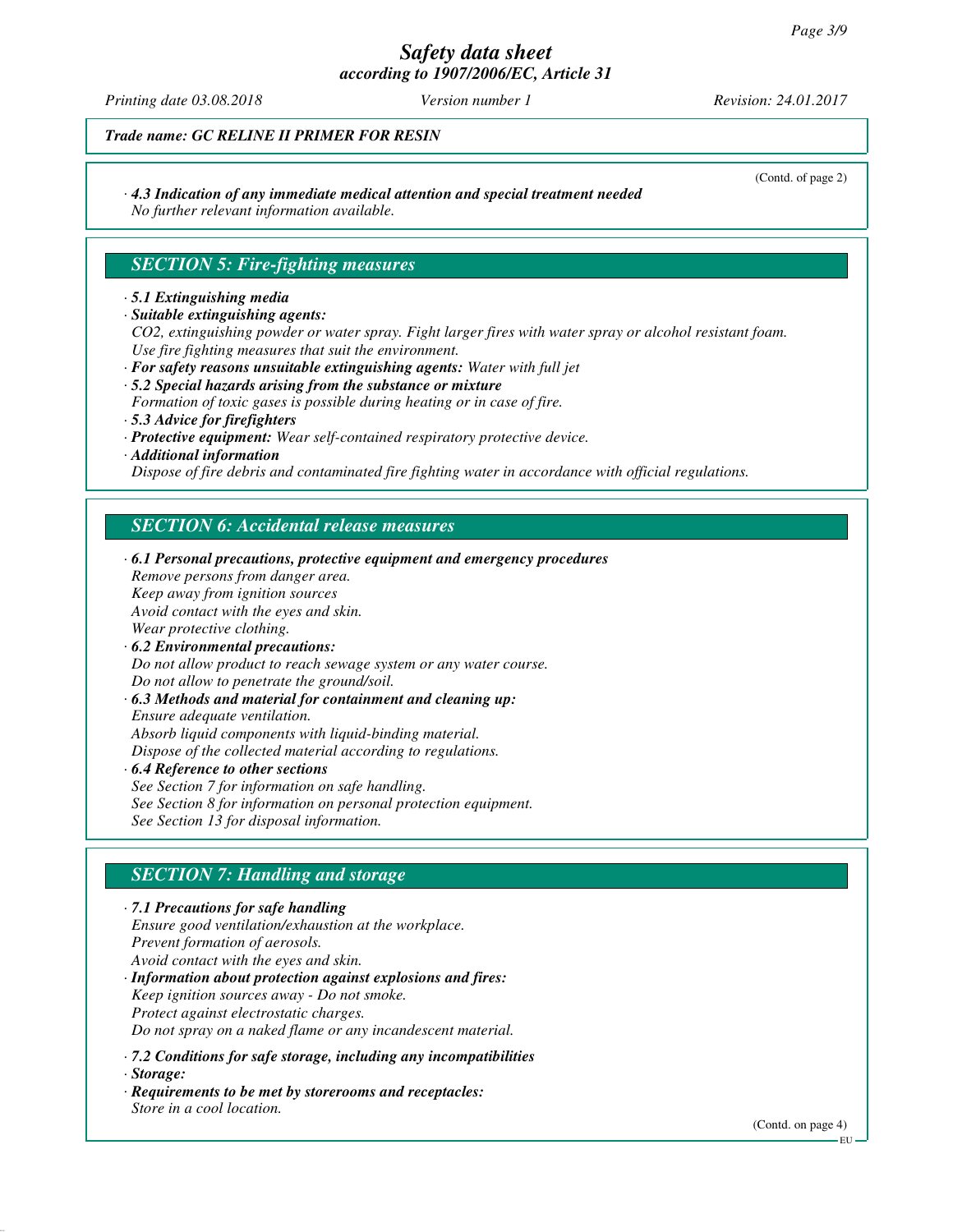*Printing date 03.08.2018 Version number 1 Revision: 24.01.2017*

## *Trade name: GC RELINE II PRIMER FOR RESIN*

(Contd. of page 3)

*Store only in unopened original receptacles.*

- *· Information about storage in one common storage facility: Store away from foodstuffs.*
- *· Further information about storage conditions: Keep receptacle tightly sealed.*
- *Store in cool, dry conditions in well sealed receptacles.*

*Protect from heat and direct sunlight.*

*Store in a cool place.*

*· 7.3 Specific end use(s) No further relevant information available.*

## *SECTION 8: Exposure controls/personal protection*

- *· Additional information about design of technical systems: No further data; see item 7.*
- *· 8.1 Control parameters*

#### *· Components with limit values that require monitoring at the workplace:*

#### *141-78-6 ethyl acetate*

*IOELV Short-term value: 1468 mg/m³, 400 ppm Long-term value: 734 mg/m³, 200 ppm*

- *· Additional information: The lists that were valid during the creation were used as basis.*
- *· 8.2 Exposure controls*
- *· Personal protective equipment:*
- *· General protective and hygienic measures:*

*The usual precautionary measures for handling chemicals should be followed. Avoid contact with the eyes and skin.*

*Wash hands before breaks and at the end of work.*

*Keep away from foodstuffs, beverages and feed.*

*Immediately remove all soiled and contaminated clothing.*

- *· Breathing equipment: Suitable respiratory protective device recommended.*
- *· Protection of hands:*



*Protective gloves*

#### *· Material of gloves*

*The selection of the suitable gloves does not only depend on the material, but also on further marks of quality and varies from manufacturer to manufacturer. As the product is a preparation of several substances, the resistance of the glove material can not be calculated in advance and has therefore to be checked prior to the application.*

#### *· Penetration time of glove material*

*The exact break through time has to be found out by the manufacturer of the protective gloves and has to be observed.*

#### *· Eye protection:*



*Tightly sealed goggles*

(Contd. on page 5)

EU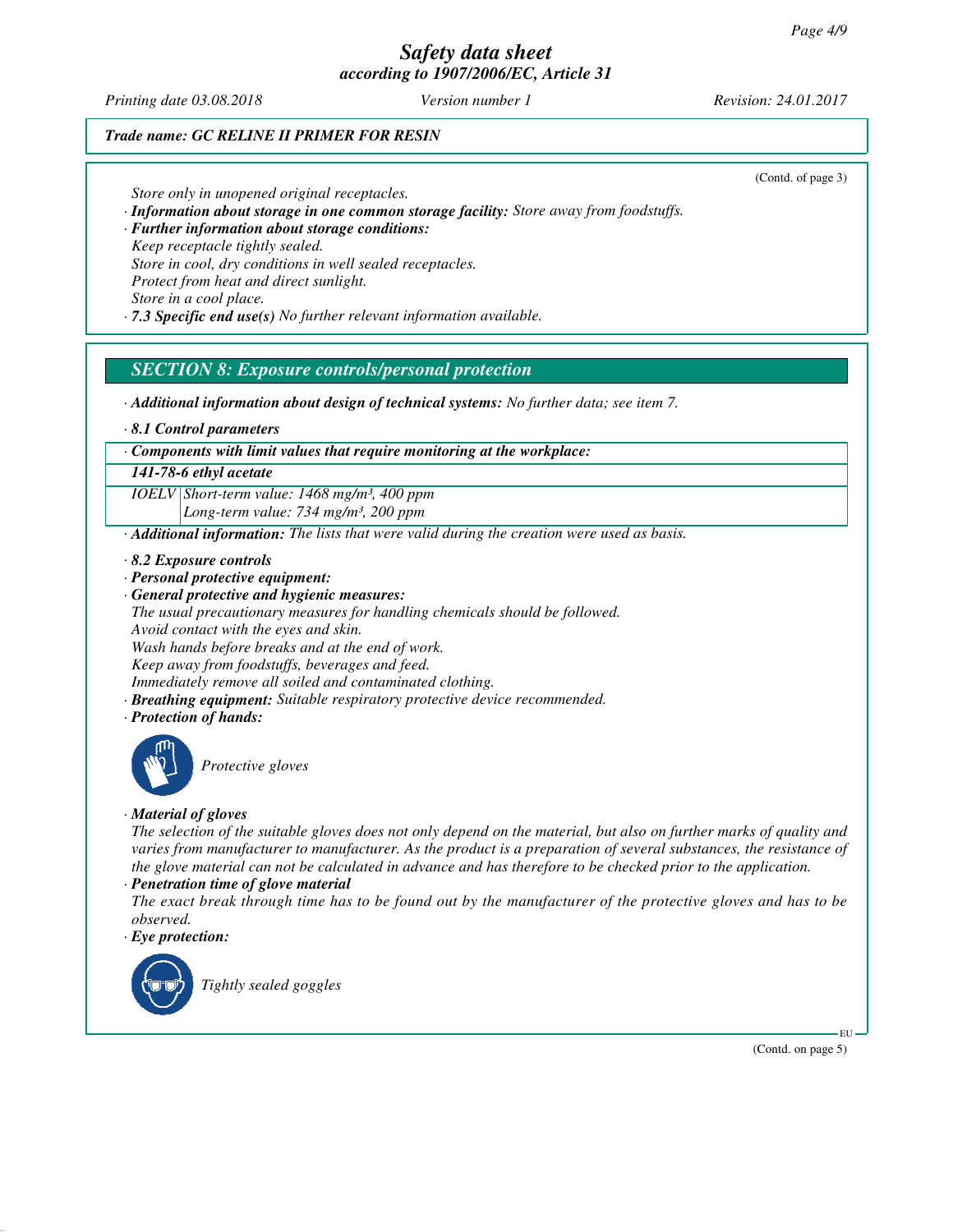*Printing date 03.08.2018 Version number 1 Revision: 24.01.2017*

*Trade name: GC RELINE II PRIMER FOR RESIN*

(Contd. of page 4)

| <b>SECTION 9: Physical and chemical properties</b>         |                                               |
|------------------------------------------------------------|-----------------------------------------------|
| .9.1 Information on basic physical and chemical properties |                                               |
| <b>General Information</b>                                 |                                               |
| $\cdot$ Appearance:<br>Form:                               | Fluid                                         |
| Color:                                                     | Clear                                         |
| $\cdot$ Odor:                                              | Fruit-like                                    |
| · Odor threshold:                                          | Not determined.                               |
| $\cdot$ pH-value:                                          | Not determined.                               |
| Change in condition                                        |                                               |
| <b>Melting point/Melting range:</b>                        | -83 $^{\circ}C$                               |
| <b>Boiling point/Boiling range:</b>                        | 77 °C                                         |
| · Flash point:                                             | $-10\ ^{\circ}C$                              |
| · Flammability (solid, gaseous):                           | Not applicable.                               |
| · Ignition temperature:                                    | Undetermined.                                 |
| · Decomposition temperature:                               | Not determined.                               |
| · Auto igniting:                                           | Product is not selfigniting.                  |
| · Danger of explosion:                                     | Product does not present an explosion hazard. |
| · Explosion limits:                                        |                                               |
| Lower:                                                     | $2.1$ Vol $%$                                 |
| <b>Upper:</b>                                              | 16.0 Vol %                                    |
| · Vapor pressure:                                          | Not determined.                               |
| $\cdot$ Density at 20 $\degree$ C:                         | $0.9$ g/cm <sup>3</sup>                       |
| · Relative density                                         | Not determined.                               |
| · Vapor density                                            | Not determined.                               |
| $\cdot$ Evaporation rate                                   | Not determined.                               |
| · Solubility in / Miscibility with                         |                                               |
| Water:                                                     | Fully miscible.                               |
| · Partition coefficient (n-octanol/water): Not determined. |                                               |
| · Viscosity:                                               |                                               |
| Dynamic:                                                   | Not determined.                               |
| Kinematic:                                                 | Not determined.                               |
| · Solvent content:                                         |                                               |
| Organic solvents:                                          | $91.0\%$                                      |
| $VOC$ (EC)                                                 | 819.0 g/l                                     |
| .9.2 Other information                                     | No further relevant information available.    |

## *SECTION 10: Stability and reactivity*

*· 10.1 Reactivity No further relevant information available.*

*· 10.2 Chemical stability*

*· Thermal decomposition / conditions to be avoided: No decomposition if used according to specifications.*

*· 10.3 Possibility of hazardous reactions No dangerous reactions known.*

(Contd. on page 6)

 $-EU -$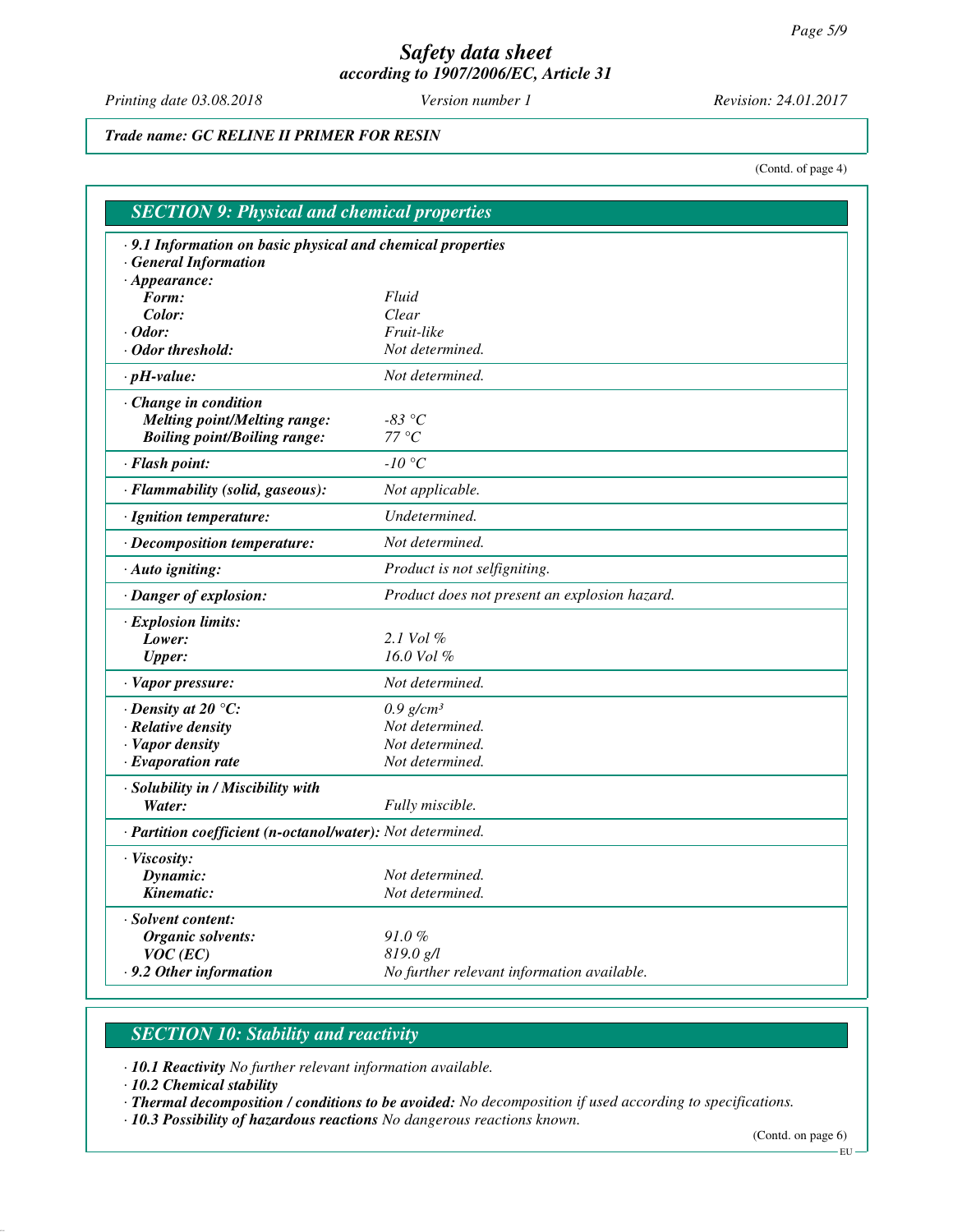*Printing date 03.08.2018 Version number 1 Revision: 24.01.2017*

(Contd. of page 5)

*Trade name: GC RELINE II PRIMER FOR RESIN*

*· 10.4 Conditions to avoid No further relevant information available.*

*· 10.5 Incompatible materials: No further relevant information available.*

*· 10.6 Hazardous decomposition products: No dangerous decomposition products known.*

## *SECTION 11: Toxicological information*

*· 11.1 Information on toxicological effects*

*· Acute toxicity: Based on available data, the classification criteria are not met.*

## *· LD/LC50 values that are relevant for classification:*

## *79-20-9 methyl acetate*

*Oral LD50 6970 mg/kg (rat (f+m))*

*141-78-6 ethyl acetate*

*Oral LD50 4935 mg/kg (rabbit)*

*Inhalative LC50/4 h 1600 mg/l (rat (f+m))*

*· Primary irritant effect:*

*· on the skin: Based on available data, the classification criteria are not met.*

*· on the eye:*

*Causes serious eye irritation.*

*· Sensitization: Based on available data, the classification criteria are not met.*

*· Additional toxicological information:*

*· OSHA-Ca (Occupational Safety & Health Administration)*

*None of the ingredients is listed.*

*· Repeated dose toxicity No further relevant information available.*

*· CMR effects (carcinogenity, mutagenicity and toxicity for reproduction)*

*· Germ cell mutagenicity Based on available data, the classification criteria are not met.*

*· Carcinogenicity Based on available data, the classification criteria are not met.*

*· Reproductive toxicity Based on available data, the classification criteria are not met.*

*· STOT-single exposure*

*May cause drowsiness or dizziness.*

*· STOT-repeated exposure Based on available data, the classification criteria are not met.*

*· Aspiration hazard Based on available data, the classification criteria are not met.*

#### *SECTION 12: Ecological information*

- *· 12.1 Toxicity*
- *· Aquatic toxicity: No further relevant information available.*
- *· 12.2 Persistence and degradability No further relevant information available.*
- *· 12.3 Bioaccumulative potential No further relevant information available.*
- *· 12.4 Mobility in soil No further relevant information available.*
- *· Additional ecological information:*

*· General notes:*

*Water hazard class 1 (Self-assessment): slightly hazardous for water*

*Do not allow undiluted product or large quantities of it to reach ground water, water course or sewage system. · 12.5 Results of PBT and vPvB assessment*

*· PBT: Not applicable.*

*· vPvB: Not applicable.*

(Contd. on page 7)

EU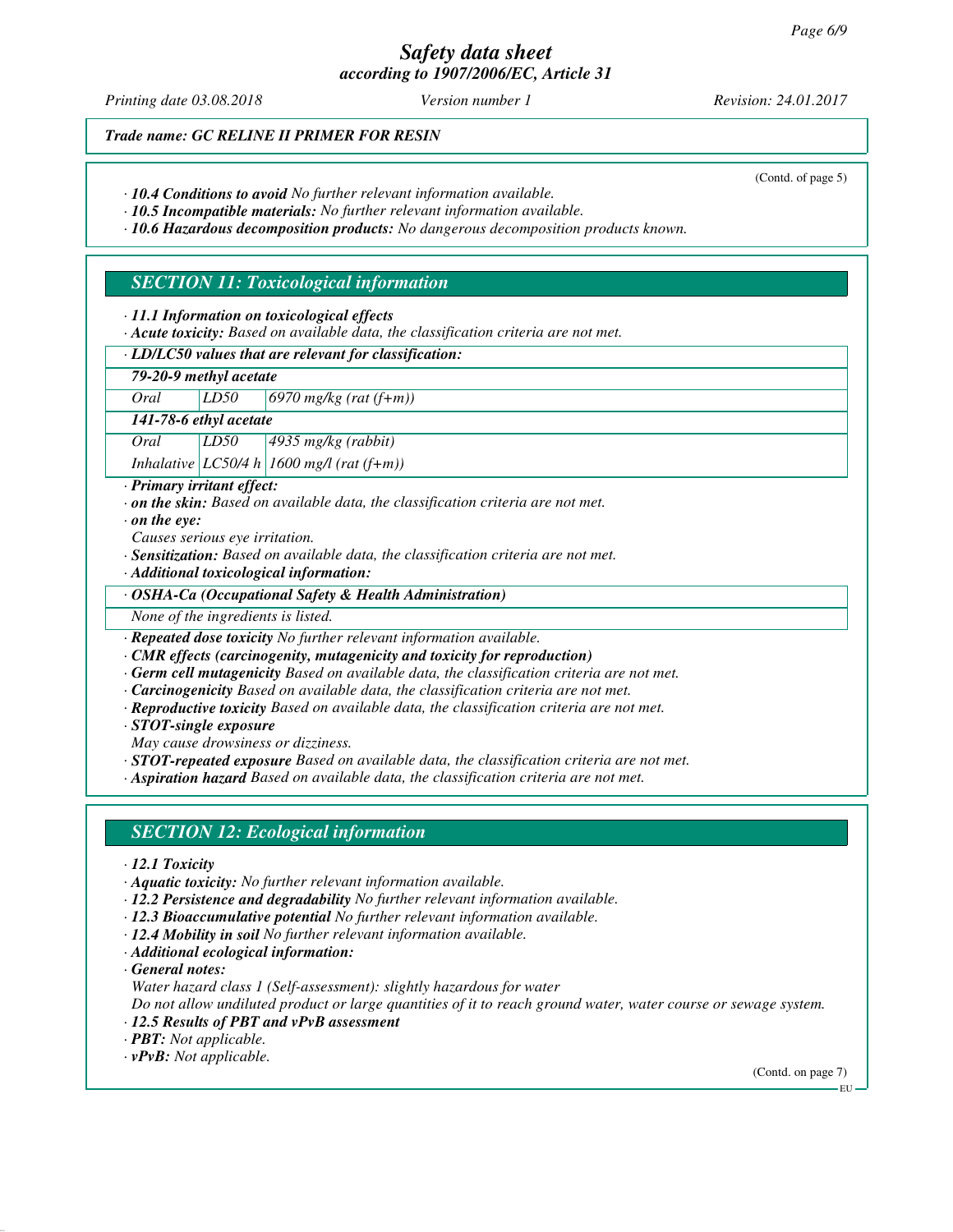*Printing date 03.08.2018 Version number 1 Revision: 24.01.2017*

(Contd. of page 6)

*Trade name: GC RELINE II PRIMER FOR RESIN*

*· 12.6 Other adverse effects No further relevant information available.*

## *SECTION 13: Disposal considerations*

#### *· 13.1 Waste treatment methods*

*· Recommendation:*

*Must not be disposed of together with household garbage. Do not allow product to reach sewage system.*

|  |  |  | · European waste catalogue |  |
|--|--|--|----------------------------|--|
|--|--|--|----------------------------|--|

| 18 00 00 | WASTES FROM HUMAN OR ANIMAL HEALTH CARE AND/OR RELATED RESEARCH (except                    |  |
|----------|--------------------------------------------------------------------------------------------|--|
|          | kitchen and restaurant wastes not arising from immediate health care)                      |  |
|          | 18 01 00   wastes from natal care, diagnosis, treatment or prevention of disease in humans |  |
|          | 18 01 06* $\vert$ chemicals consisting of or containing hazardous substances               |  |

*· Uncleaned packagings:*

*· Recommendation: Disposal must be made according to official regulations.*

*· Recommended cleansing agent: Water, if necessary with cleansing agents.*

| <b>SECTION 14: Transport information</b> |                            |                    |
|------------------------------------------|----------------------------|--------------------|
| $\cdot$ 14.1 UN-Number                   |                            |                    |
| · ADR, IMDG, IATA                        | <i>UN1173</i>              |                    |
| $\cdot$ 14.2 UN proper shipping name     |                            |                    |
| $\cdot$ <i>DOT</i>                       | Ethyl acetate              |                    |
| $-$ ADR                                  | 1173 ETHYL ACETATE         |                    |
| ·IMDG, IATA                              | ETHYL ACETATE              |                    |
| · 14.3 Transport hazard class(es)        |                            |                    |
| $\cdot$ <i>ADR</i>                       |                            |                    |
|                                          |                            |                    |
| $\cdot$ Class                            | $3(F1)$ Flammable liquids  |                    |
| $\cdot$ Label                            | 3                          |                    |
| $·$ <i>IMDG, IATA</i>                    |                            |                    |
| $\cdot$ Class                            | 3 Flammable liquids        |                    |
| $\cdot$ Label                            | $\mathfrak{Z}$             |                    |
| · 14.4 Packing group                     |                            |                    |
| · ADR, IMDG, IATA                        | II                         |                    |
| · 14.5 Environmental hazards:            |                            |                    |
| · Marine pollutant:                      | N <sub>o</sub>             |                    |
| · 14.6 Special precautions for user      | Warning: Flammable liquids |                    |
|                                          |                            | (Contd. on page 8) |

EU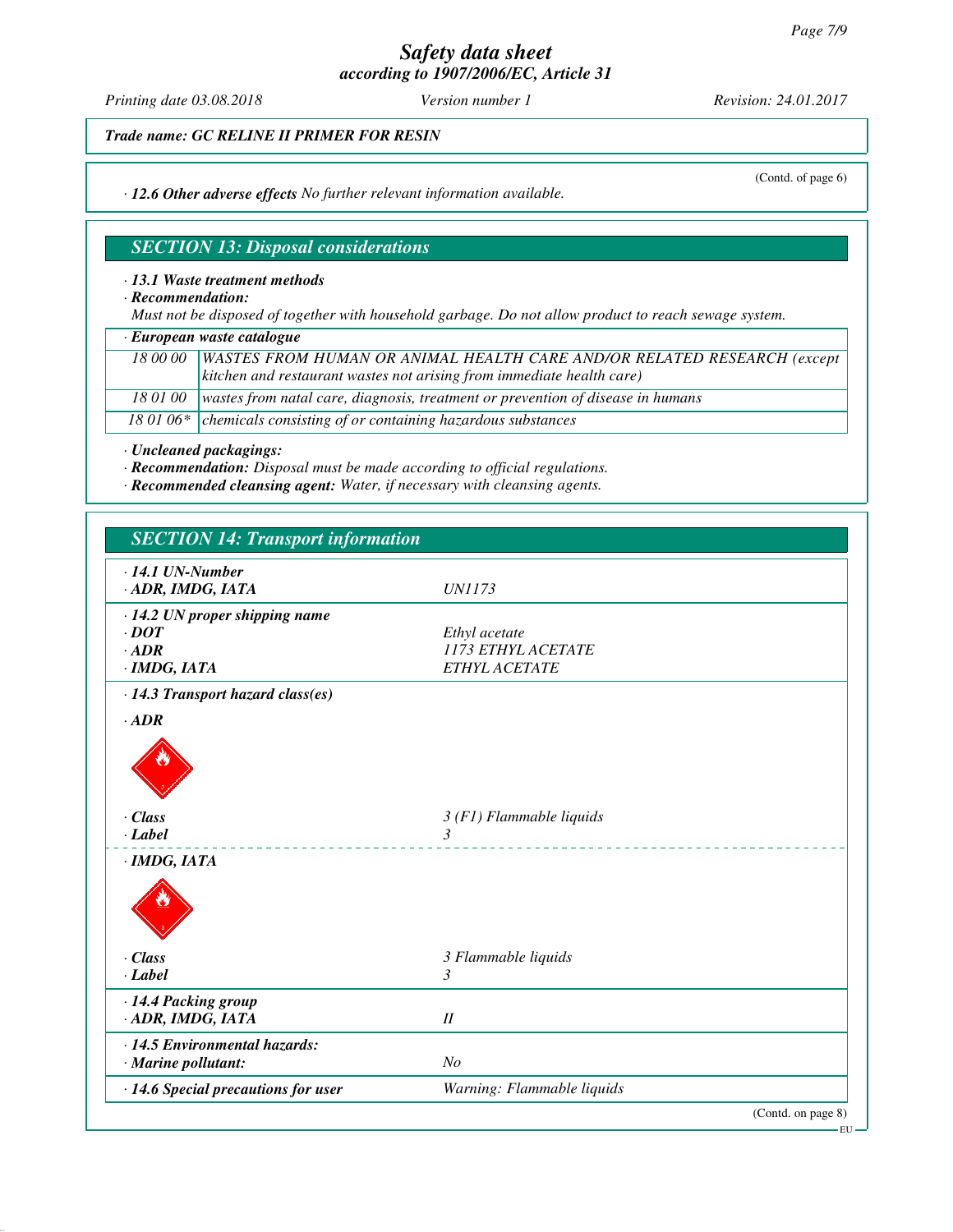*Printing date 03.08.2018 Version number 1 Revision: 24.01.2017*

*Trade name: GC RELINE II PRIMER FOR RESIN*

|                                                         | (Contd. of page 7)                               |
|---------------------------------------------------------|--------------------------------------------------|
| · Danger code (Kemler):                                 | 33                                               |
| · EMS Number:                                           | $F-E$ , $S-D$                                    |
| · Stowage Category                                      | B                                                |
| $\cdot$ 14.7 Transport in bulk according to Annex II of |                                                  |
| <b>MARPOL73/78 and the IBC Code</b>                     | Not applicable.                                  |
| · Transport/Additional information:                     |                                                  |
| $\cdot$ ADR                                             |                                                  |
| $\cdot$ Limited quantities (LQ)                         | 1L                                               |
| $\cdot$ Excepted quantities (EQ)                        | Code: E2                                         |
|                                                         | Maximum net quantity per inner packaging: 30 ml  |
|                                                         | Maximum net quantity per outer packaging: 500 ml |
| · Transport category                                    | $\mathfrak{D}$                                   |
| · Tunnel restriction code                               | D/E                                              |
| $\cdot$ IMDG                                            |                                                  |
| $\cdot$ Limited quantities (LQ)                         | IL                                               |
| $\cdot$ Excepted quantities (EQ)                        | Code: E2                                         |
|                                                         | Maximum net quantity per inner packaging: 30 ml  |
|                                                         | Maximum net quantity per outer packaging: 500 ml |
| · UN "Model Regulation":                                | UN 1173 ETHYL ACETATE, 3, II                     |

#### *SECTION 15: Regulatory information*

*· 15.1 Safety, health and environmental regulations/legislation specific for the substance or mixture · Sara*

*· Section 355 (extremely hazardous substances):*

*None of the ingredient is listed.*

*· Section 313 (Specific toxic chemical listings):*

*None of the ingredients is listed.*

*· Proposition 65*

*· Chemicals known to cause cancer:*

*None of the ingredients is listed.*

*· Chemicals known to cause reproductive toxicity for females:*

*None of the ingredients is listed.*

*· Chemicals known to cause reproductive toxicity for males:*

*None of the ingredients is listed.*

*· Chemicals known to cause developmental toxicity:*

*None of the ingredients is listed.*

*· Carcinogenic categories*

*· EPA (Environmental Protection Agency)*

*None of the ingredients is listed.*

*· TLV (Threshold Limit Value established by ACGIH)*

*None of the ingredients is listed.*

(Contd. on page 9)

EU